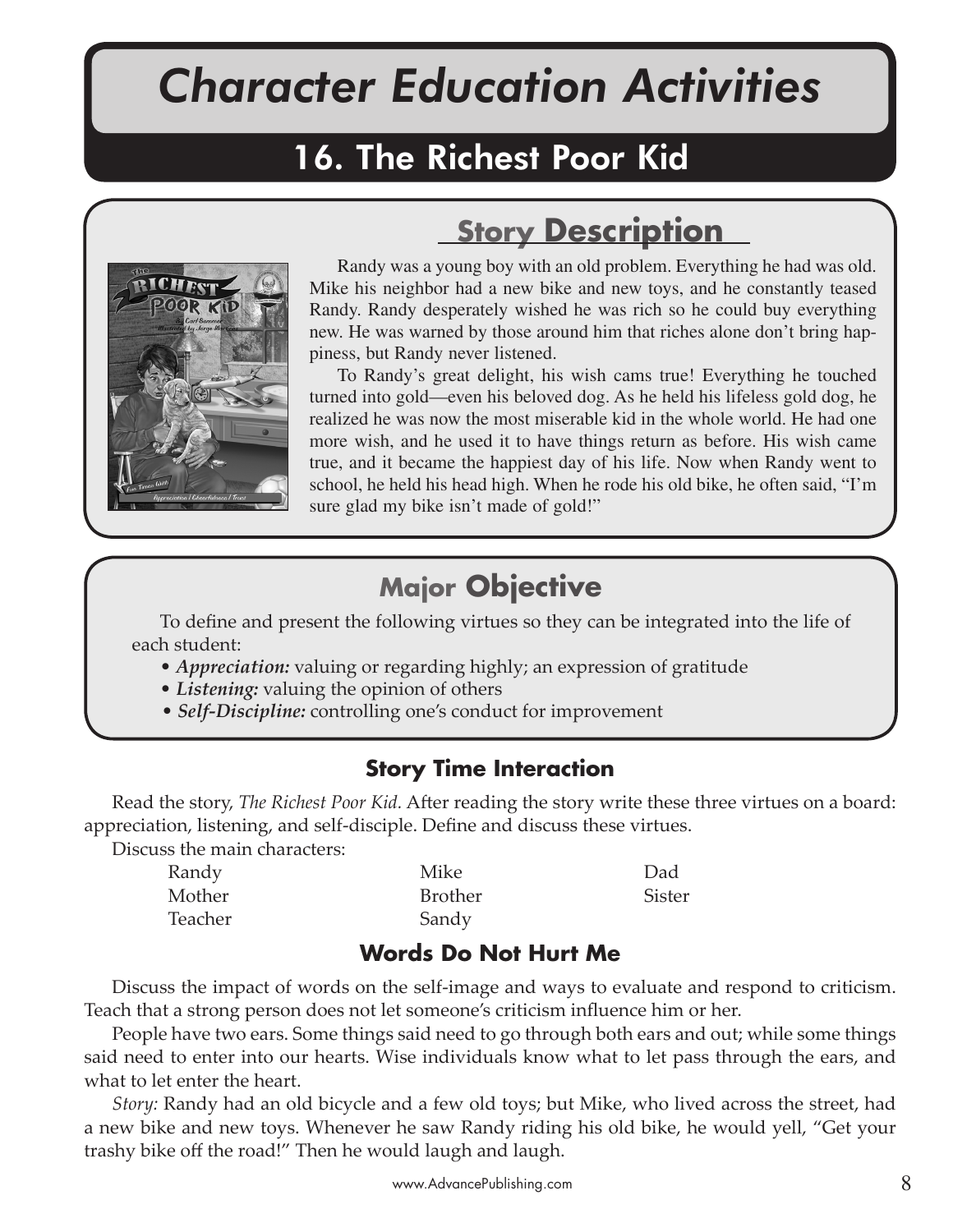#### The Richest Poor Kid

This made Randy furious. When Randy would turn the corner, he would give his old bike a hard kick and yell, "Oh how I wish I were rich. I'd buy a new bike and get rid of this old piece of junk!"

*Lesson:* What good did it do Randy to give his old bike a hard kick? How much happier Randy would have become if he had let Mike's words pass through his ears.

#### **Open Your Eyes**

Some of the most precious things of life are free. Randy thought only of material things. He dreamed if he could only have new things then he would be happy. His dream came true, but he became extremely miserable. There's nothing wrong with material things, but pity the poor people if that is only what they focus on. Pity also the people who wish only for wealth and miss the beauty around them. We need to open our eyes and appreciate the things around us.

Example: Look at a beautiful sunset.

Ask: Name things that are free and beautiful.

*The beautiful ocean, lake, flowers, land animals, birds, fish, sun, sunset, sunrise, clouds, moon, stars, etc.*

Go to the zoo or aquarium and marvel at the beautiful animals and fish.

## **Geography—Foreign Cultures**

**Goal:** To help students learn to appreciate the things that they have. Many people living in foreign countries would be considered extremely rich if they had what some of the poorest children in the school have.

*Assignment:* Have student bring to class magazine or newspaper articles of other countries living in poverty and sickness. Students can also ask their parent for help.

Use a map and point out these countries.

### **Trusting Parents and Teachers**

Teach children the importance of trusting parents. Stress how many problems children would avoid in life if they would just listen and trust their parents. Randy was living a very unhappy life because he didn't trust his parents and teachers.

*Ask:* What advice do your parents give to help you become successful?

Why is it important to obey your parents?

*It is important to obey parents because they are concerned for your safety and want the very best for you.* The instruction they give is based on their concern for your well being.

Parents and teachers want students to be safe. Learning to trust those in authority and to be instantly obedient may even save the student's life. Parents or teachers may sometimes recognize danger that is hidden from children. Children should learn to trust and obey their parents and teachers.

Stress that the students parents were once exactly their age. Parents have much experience– children should learn to listen and obey them.

### **Appreciation for Parents**

**Goal:** To help students realize all the things their parents do for them.

*Class Discussion:* How do you think Randy's mother felt because he always complained about all his old things?

Ask: What could Randy do to make his mother happy? *Randy's mother would have been happy if he had listened to her.*